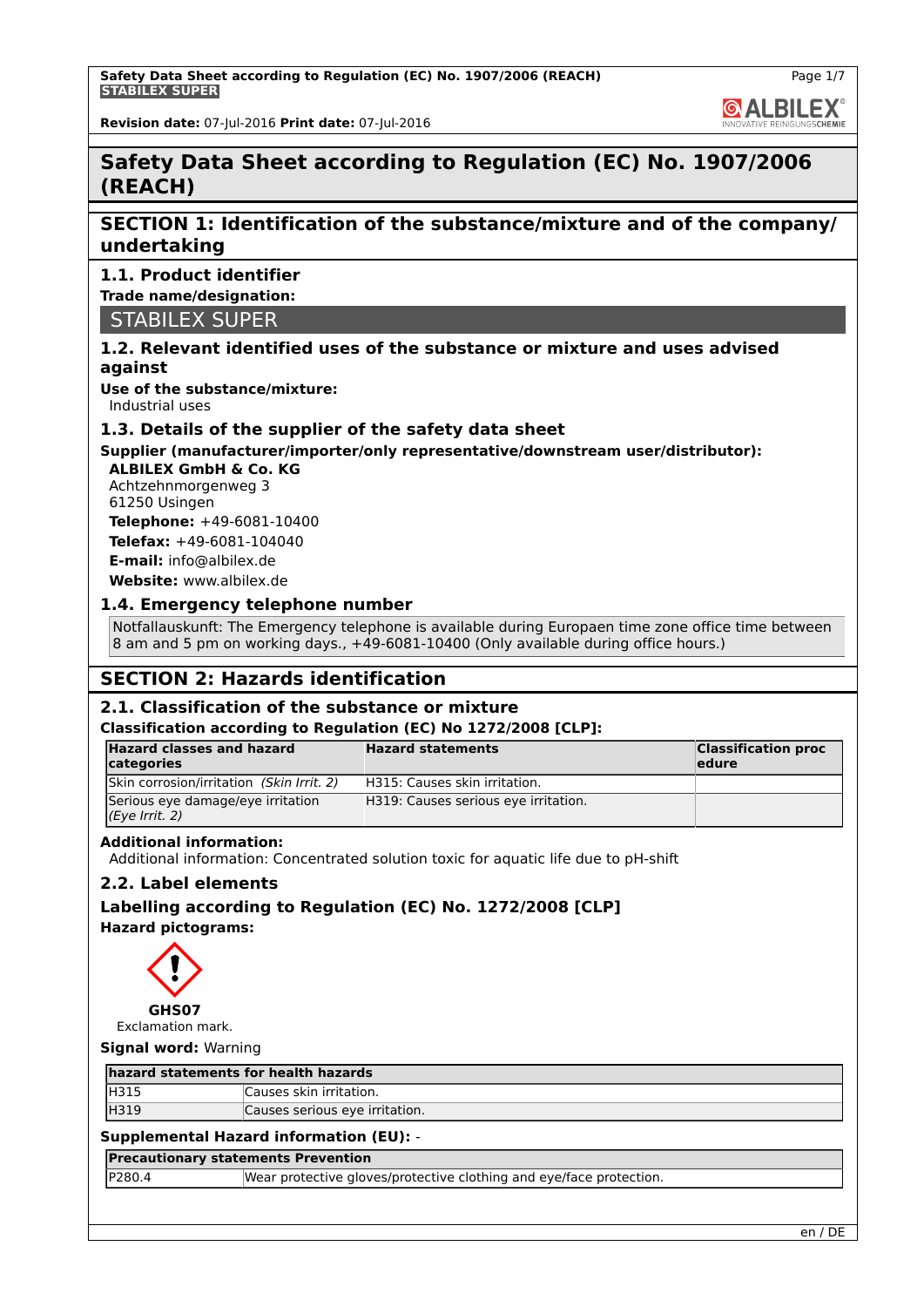**GALBILEX** 

Page 2/7

**Revision date:** 07-Jul-2016 **Print date:** 07-Jul-2016

#### **Precautionary statements Response**

| $IP302 + P352.1$               | IF ON SKIN: Wash with plenty of soap and water.                                                                                     |
|--------------------------------|-------------------------------------------------------------------------------------------------------------------------------------|
| $P305 + P351 +$<br><b>P338</b> | IF IN EYES: Rinse cautiously with water for several minutes. Remove contact lenses, if present<br>and easy to do. Continue rinsing. |
| P312.2                         | Call a doctor if you feel unwell.                                                                                                   |

# **2.3. Other hazards**

## **Adverse human health effects and symptoms:**

Irritating to eyes and skin.

# **SECTION 3: Composition / information on ingredients**

# **3.2. Mixtures**

#### **Description:**

Saurer Reiniger, enthält Phosphorsäure, Tensid und Hilfsstoffe

**Hazardous ingredients / Hazardous impurities / Stabilisers:**

| product identifiers                                                                                  | Substance name<br>Classification according to Regulation (EC) No 1272/2008 [CL         | Concen-<br>tration |
|------------------------------------------------------------------------------------------------------|----------------------------------------------------------------------------------------|--------------------|
| <b>CAS No.: 7664-38-2</b><br><b>IEC No.: 231-633-2</b><br><b>REACH No.:</b><br>01-2119485924-24-XXXX | orthophosphoric acid<br>Skin Corr. 1B<br>⇐<br>Danger H314                              | $ 0 - 20$<br>$\%$  |
| $\textsf{ICAS No.: } 812-00-0$<br><b>EC No.: 212-379-1</b>                                           | methyl dihydrogen phosphate<br>Skin Corr, 1B<br>$\langle \cdot \rangle$<br>Danger H314 | $ 0 - 10 $<br>$\%$ |

Full text of H- and EUH-phrases: see section 16.

# **SECTION 4: First aid measures**

# **4.1. Description of first aid measures**

#### **General information:**

Move victim out of danger zone.

#### **Following inhalation:**

Remove casualty to fresh air and keep warm and at rest.

#### **In case of skin contact:**

After contact with skin, wash immediately with plenty of water and soap.

#### **After eye contact:**

If product gets into the eye, keep eyelid open and rinse immediately with large quantities of water, for at least 5 minutes. Subsequently consult an ophthalmologist.

#### **After ingestion:**

Let water be drunken in little sips (dilution effect).

# **4.2. Most important symptoms and effects, both acute and delayed**

Irritating to eyes and skin.

## **4.3. Indication of any immediate medical attention and special treatment needed** Irritating to eyes and skin.

# **SECTION 5: Firefighting measures**

# **5.1. Extinguishing media**

# **Suitable extinguishing media:**

Co-ordinate fire-fighting measures to the fire surroundings. The product itself does not burn.

# **5.2. Special hazards arising from the substance or mixture**

In case of fire may be liberated: Phosphorus oxides Corrosive vapours of acid.

#### **5.3. Advice for firefighters**

Use appropriate respiratory protection.

#### **5.4. Additional information**

Higher amounts of product in fire water, it must neutralized with sodium hydroxide.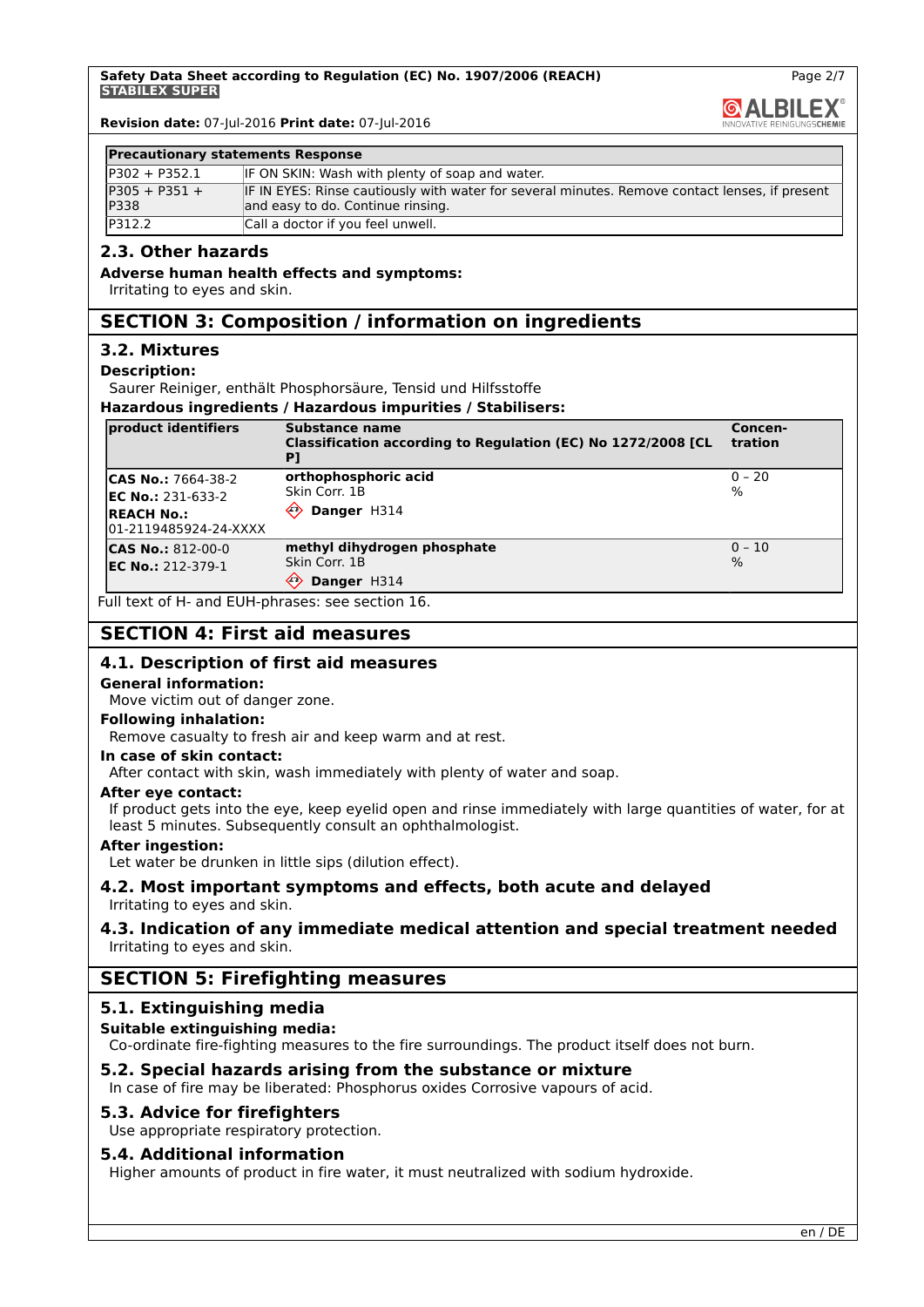**GALBILEX** 

Page 3/7

**Revision date:** 07-Jul-2016 **Print date:** 07-Jul-2016

# **SECTION 6: Accidental release measures**

# **6.1. Personal precautions, protective equipment and emergency procedures**

#### **6.1.1. For non-emergency personnel**

#### **Personal precautions:**

Remove persons to safety. Wear personal protection equipment.

# **6.1.2. For emergency responders**

No data available

#### **6.2. Environmental precautions**

Do not allow to enter into surface water or drains.

# **6.3. Methods and material for containment and cleaning up**

#### **For cleaning up:**

Pump away bigger amounts. Absorb with liquid-binding material (e.g. sand, diatomaceous earth, acid- or universal binding agents). Wash with plenty of water.

### **6.4. Reference to other sections**

No data available

## **6.5. Additional information**

No data available

# **SECTION 7: Handling and storage**

# **7.1. Precautions for safe handling**

#### **Protective measures**

#### **Advices on safe handling:**

Measures to prevent aerosol and dust generation

## **7.2. Conditions for safe storage, including any incompatibilities**

#### **Requirements for storage rooms and vessels:**

Keep container tightly closed. Suitable material for Container: Polyethylene Polypropylen

# **Hints on storage assembly:**

Do not store together with: Base

# **7.3. Specific end use(s)**

**Recommendation:**

No data available

# **SECTION 8: Exposure controls/personal protection**

#### **8.1. Control parameters**

#### **8.1.1. Occupational exposure limit values**

| Limit value ty<br>pe (country of<br>origin) | Substance name                             | 1) long-term occupational exposure limit value<br>2 short-term occupational exposure limit value<br>3 Instantaneous value<br>4 Monitoring and observation processes<br>5 Remark |
|---------------------------------------------|--------------------------------------------|---------------------------------------------------------------------------------------------------------------------------------------------------------------------------------|
| <b>TRGS 900 (DE)</b>                        | orthophosphoric acid<br>CAS No.: 7664-38-2 | $\textcircled{1}$ 2 mg/m <sup>3</sup><br>$(2)$ 4 mg/m <sup>3</sup><br>5 (einatembare Fraktion)                                                                                  |
| IOELV (EU)                                  | orthophosphoric acid<br>CAS No.: 7664-38-2 | $\textcircled{1}$ mg/m <sup>3</sup><br>$(2)$ 2 mg/m <sup>3</sup>                                                                                                                |

#### **8.1.2. biological limit values** No data available

**8.1.3. DNEL-/PNEC-values** No data available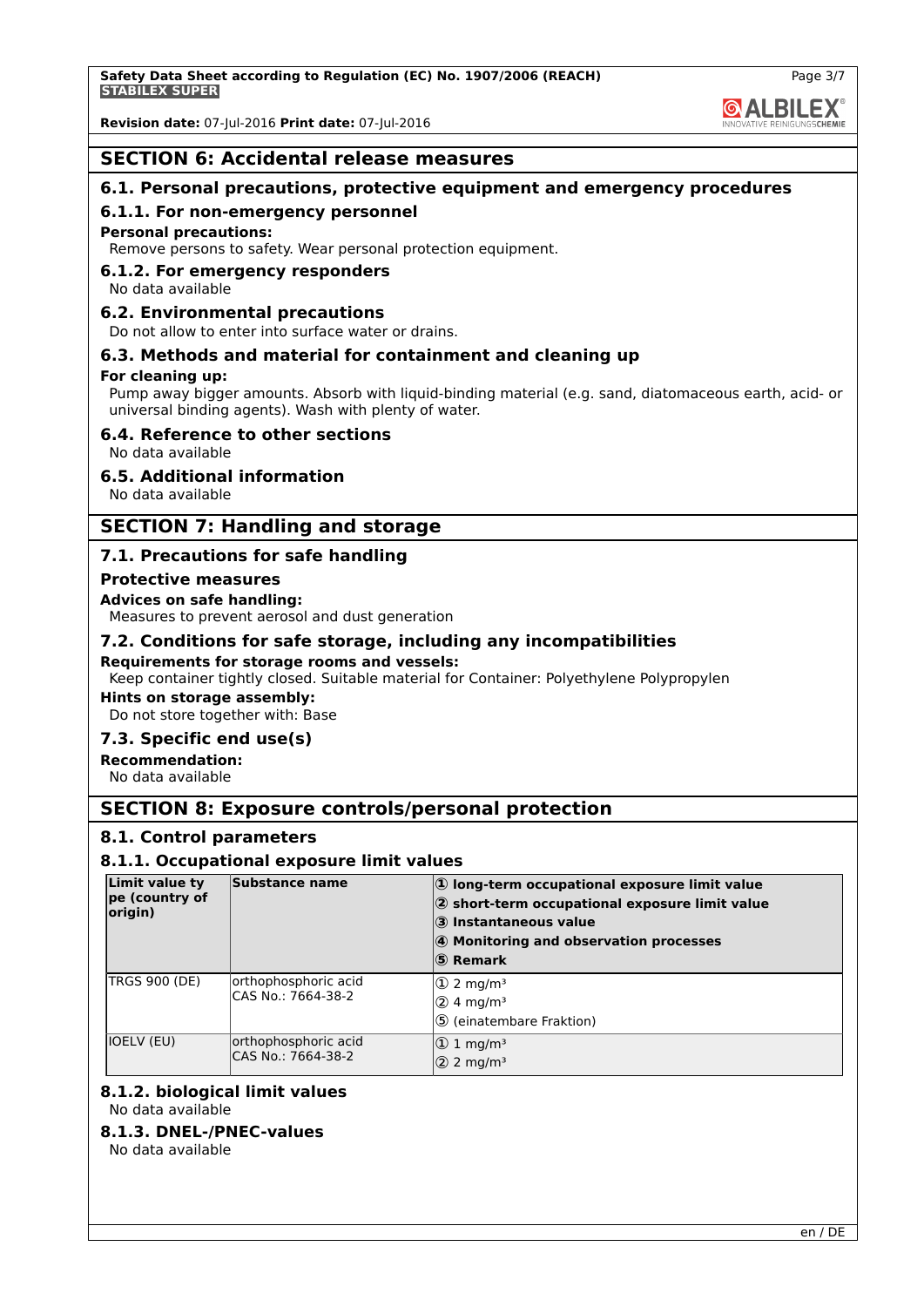**Revision date:** 07-Jul-2016 **Print date:** 07-Jul-2016

#### **8.2. Exposure controls**

# **8.2.1. Appropriate engineering controls**

No data available

# **8.2.2. Personal protection equipment**

#### **Eye/face protection:**

Tightly sealed safety glasses. oder Face protection shield

#### **Skin protection:**

Suitable material: NBR (Nitrile rubber) Butyl caoutchouc (butyl rubber) Thickness of the glove material: 0,4 mm; 0,7 mm Breakthrough time (maximum wearing time): > 8h

#### **Respiratory protection:**

Suitable respiratory protection apparatus: B2

#### **Other protection measures:**

Protective clothing: Chemical resistant safety shoes Chemical protection clothing acid-resistant General health and safety measures: When using do not eat, drink, smoke, sniff. Wash hands before breaks and after work.

#### **8.2.3. Environmental exposure controls**

No data available

# **8.3. Additional information**

No data available

# **SECTION 9: Physical and chemical properties**

# **9.1. Information on basic physical and chemical properties**

#### **Appearance**

**Physical state:** liquid **Colour:** colourless **Odour:** characteristic

#### **Safety relevant basis data parameter at °C method Remark** pH 20 °C Melting point/freezing point *not determined* Freezing point *not determined* Initial boiling point and boiling range 100 °C pressure: 1013 mbar Decomposition temperature (°C): *not determined* Flash point *not determined* Evaporation rate *not determined* Ignition temperature in °C *not determined* Upper/lower flammability or explosive limits *not determined* Vapour pressure *not determined* Vapour density *not determined* Density  $1 - 1.1$  g/cm<sup>3</sup> 20 °C Bulk density *not determined* Water solubility (g/L) *not determined* Partition coefficient: n-octanol/ *not determined*

#### **9.2. Other information**

No data available

water

# **SECTION 10: Stability and reactivity**

Kinematic viscosity *not determined*

**Dynamic viscosity** 12.9 – 13.1 s 20 °C DIN 53211

# **10.1. Reactivity**

Materials to avoidAlkali (lye); Hypochlorit; The product develops hydrogen in an aqueous solution in contact with metals.

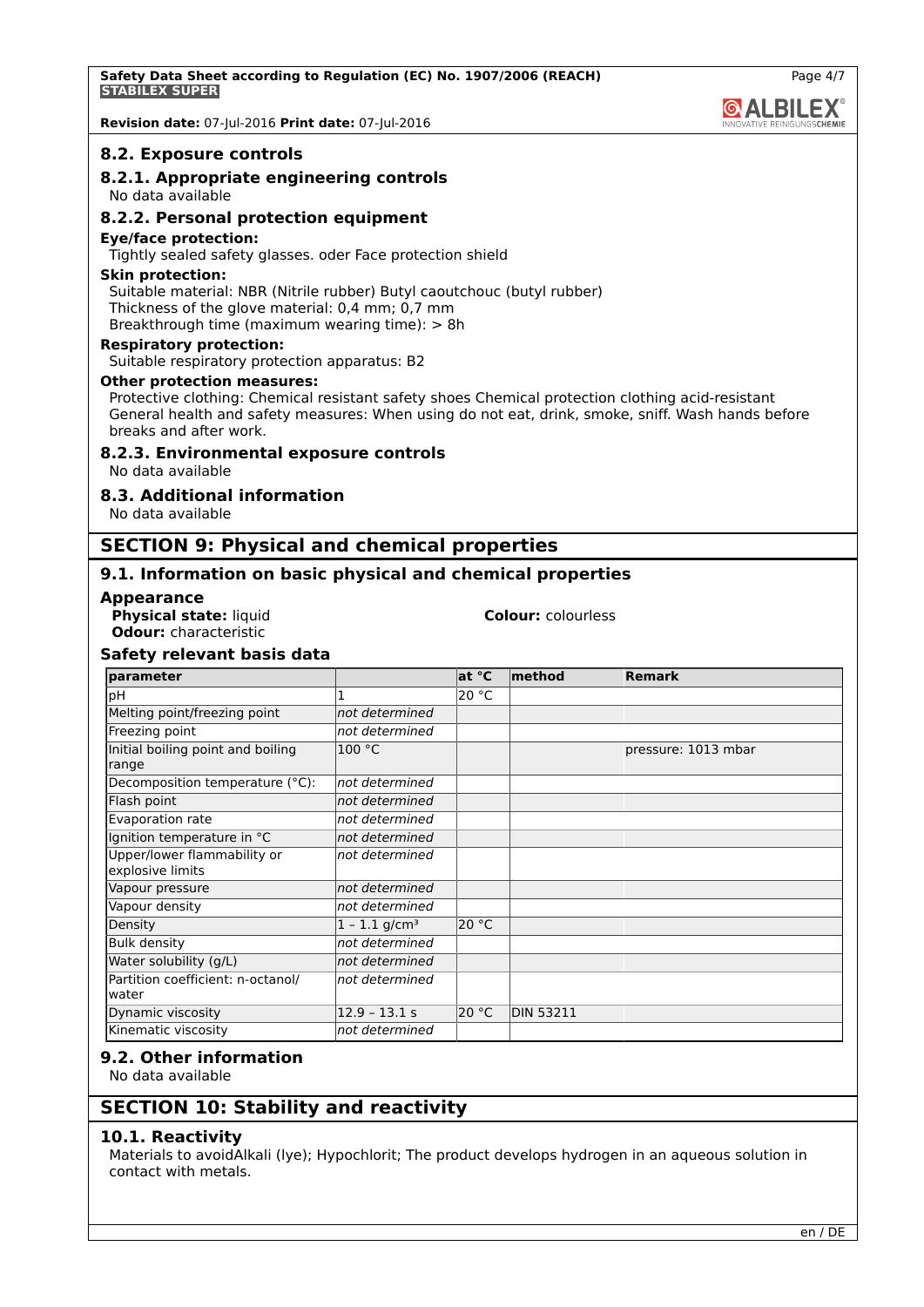**Safety Data Sheet according to Regulation (EC) No. 1907/2006 (REACH) STABILEX SUPER**

**Revision date:** 07-Jul-2016 **Print date:** 07-Jul-2016

## **10.2. Chemical stability**

No data available

# **10.3. Possibility of hazardous reactions**

The product develops hydrogen in an aqueous solution in contact with metals.

#### **10.4. Conditions to avoid**

The product develops hydrogen in an aqueous solution in contact with metals.

#### **10.5. Incompatible materials**

Alkali (lye); Hypochlorit; The product develops hydrogen in an aqueous solution in contact with metals.

#### **10.6. Hazardous decomposition products**

In case of fire may be liberated: Phosphorus oxides Corrosive vapours of acid.

# **SECTION 11: Toxicological information**

#### **11.1. Information on toxicological effects**

| <b>CAS No.</b> | Substance name       | <b>Toxicological information</b>            |
|----------------|----------------------|---------------------------------------------|
| 7664-38-2      | orthophosphoric acid | $LD_{50}$ oral: 1,500 mg/kg (Ratte)         |
|                |                      | $LD_{50}$ dermal: 2,740 mg/kg (Kaninchen)   |
|                |                      | $LC_{50}$ inhalative: 0.85 mg/l 1 h (Ratte) |

#### **Skin corrosion/irritation:**

Causes skin irritation. Causes serious eye irritation.

#### **Additional information:**

Other information: Die Daten gelten für Phosphorsäure 75%. Exakte Daten zur Toxikologie der Zubereitung liegen nicht vor.

# **SECTION 12: Ecological information**

# **12.1. Toxicity**

#### **Aquatic toxicity:**

Concentrated solution toxic for aquatic life due to pH-shift

#### **Effects in sewage plants:**

After neutralization all organic components are readily biodegradable.

# **12.2. Persistence and degradability**

#### **Additional information:**

Further ecological information: **\P:A-Stabilex-Super\_Eliminat.\**

# **12.3. Bioaccumulative potential**

#### **Accumulation / Evaluation:**

Additional information: There are no data available on the mixture itself.

#### **12.4. Mobility in soil**

There are no data available on the mixture itself.

# **12.5. Results of PBT and vPvB assessment**

| <b>CAS No.</b> | Substance name              | <b>Results of PBT and vPvB assessment</b> |
|----------------|-----------------------------|-------------------------------------------|
| 17664-38-2     | lorthophosphoric acid       |                                           |
| 812-00-0       | methyl dihydrogen phosphate |                                           |

There are no data available on the mixture itself.

#### **12.6. Other adverse effects**

Chemical oyxgen demand (COD): 13 mg/g Verdünnung 1 : 1000 Further ecological information: There are no data available on the mixture itself.

# **SECTION 13: Disposal considerations**

# **13.1. Waste treatment methods**

Only give to sewage system after neutralization.

#### **Waste treatment options**

#### **Appropriate disposal / Package:**

Wash with water and give to pastic recycling.

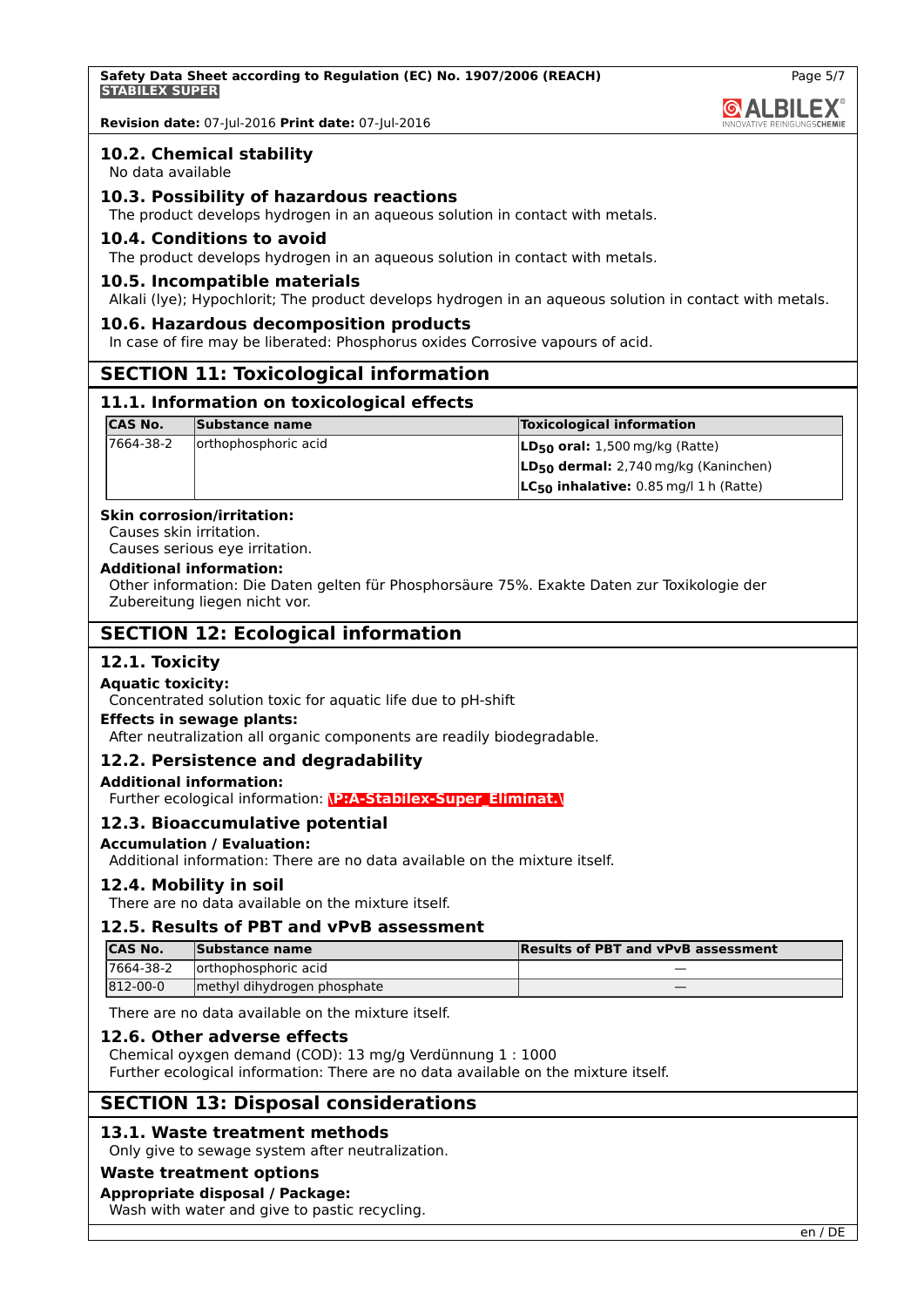**Safety Data Sheet according to Regulation (EC) No. 1907/2006 (REACH) STABILEX SUPER**

Page 6/7 **& ALBILEX®** 

**Revision date:** 07-Jul-2016 **Print date:** 07-Jul-2016

# **13.2. Additional information**

No data available

|                                                                            | <b>SECTION 14: Transport information</b> |                                                       |                                        |
|----------------------------------------------------------------------------|------------------------------------------|-------------------------------------------------------|----------------------------------------|
| <b>Land transport (ADR/</b><br>RID)                                        | Inland waterway craf<br>t (ADN)          | Sea transport (IMDG)                                  | Air transport (ICAO-<br>TI / IATA-DGR) |
| 14.1. UN-No.                                                               |                                          |                                                       |                                        |
| 1805                                                                       | 1805                                     | 1805                                                  | 1805                                   |
| 14.2. UN proper shipping name                                              |                                          |                                                       |                                        |
| Phosphorsäure                                                              | PHOSPHORIC ACID SOL<br><b>UTION</b>      | Phosphorsäure                                         | Phosphorsäure                          |
| 14.3. Transport hazard class(es)                                           |                                          |                                                       |                                        |
|                                                                            |                                          |                                                       |                                        |
|                                                                            |                                          |                                                       |                                        |
| 14.4. Packing group                                                        |                                          |                                                       |                                        |
| Ш                                                                          |                                          | Ш                                                     | Ш                                      |
| 14.5. Environmental hazards                                                |                                          |                                                       |                                        |
| No data available                                                          |                                          |                                                       |                                        |
| 14.6. Special precautions for user                                         |                                          |                                                       |                                        |
| <b>Hazard identificati</b><br>on number (Kemler<br>No.): 80                | <b>Classification code: -</b>            | <b>Remark:</b> $FMS-NO.$ : $8-08$<br><b>MFAG: 700</b> |                                        |
| <b>Classification code: -</b><br><b>Remark: Classification</b><br>code: C1 |                                          |                                                       |                                        |

## **14.7. Transport in bulk according to Annex II of MARPOL 73/78 and the IBC Code** No data available

**Additional information:**

Keep away from food, drink and animal feedingstuffs.

# **SECTION 15: Regulatory information**

# **15.1. Safety, health and environmental regulations/legislation specific for the substance or mixture**

# **15.1.1. EU legislation**

No data available

# **15.1.2. National regulations**

# **[DE] National regulations**

# **Water hazard class (WGK)**

**WGK:**

# 1 - schwach wassergefährdend

# **15.2. Chemical Safety Assessment**

No data available

# **15.3. Additional information**

No data available

# **SECTION 16: Other information**

# **16.1. Indication of changes**

No data available